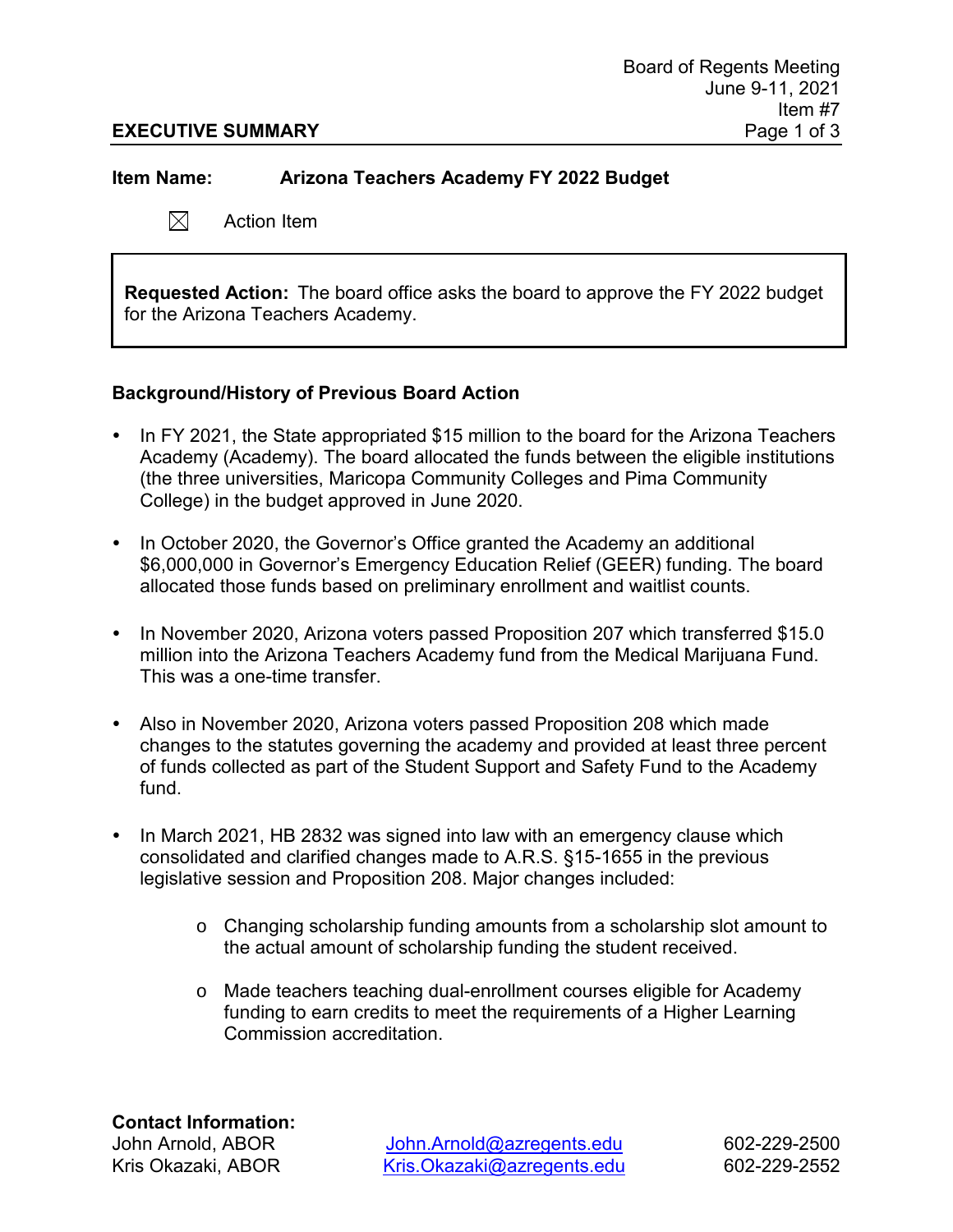## **EXECUTIVE SUMMARY** Page 2 of 3

- $\circ$  Clarified that summer terms do not counts towards the calculation of a student's service commitment.
- In April 2021, the board adopted changes to Policy 2-325 to conform to the changes in statute.
- The current FY 2022 state budget currently being proposed in the legislature continues to fund the Academy at \$15 million.

## **Discussion**

The current proposed FY 2022 budget and the Proposition 207 funds provides the Academy with \$30 million in FY 2022 for tuition waiver scholarships, National Board Certification Support, Induction Services and Administration and Marketing. The amounts specified in statute for induction and National Board Certification support, as well as the limit for marketing and administration remain unchanged. Since the amount and timing of the Proposition 208 funds is unknown those funds are not included in this allocation.

The statute authorizes the board to allocate funds between the established programs. Board policy dictates that scholarship allocations shall be based on prior year enrollment then requires the Executive Director to make distributions for all funds for the various Academy programs.

The proposed budget uses the percentages paid to institutions for FY 2021 Fall and Spring semesters as a basis for scholarship amounts. For Induction Services the proposed budget uses the same amount as FY 2021 and provides funding for Maricopa County Community College District's new induction program and an additional 100 Induction Services slots as a contingency. National Board Certification is funded at 284 slots which is the amount the Arizona K-12 Center has indicated they have interest for.

The board office recommends the following budget:

|                                     |    | Scholarships |    | Induction |    | <b>National Board</b> |    | Total      |  |
|-------------------------------------|----|--------------|----|-----------|----|-----------------------|----|------------|--|
| <b>ASU</b>                          | \$ | 14,692,509   | \$ | 816,000   |    |                       | \$ | 15,508,509 |  |
| <b>NAU</b>                          | \$ | 7,422,616    | \$ | 488,000   | \$ | 710,000               | \$ | 8,620,616  |  |
| <b>UArizona</b>                     | \$ | 3,090,727    | \$ | 230,000   |    |                       | \$ | 3,320,727  |  |
| <b>MCCCD</b>                        | \$ | 835,376      | \$ | 223,000   |    |                       | \$ | 1,058,376  |  |
| Pima                                | \$ | 391,772      |    |           |    |                       |    | 391,772    |  |
|                                     |    |              |    |           |    |                       | \$ | 28,900,000 |  |
| <b>Induction Contingency</b>        |    |              |    |           |    |                       | \$ | 200,000    |  |
| <b>Marketing and Administration</b> |    |              |    |           |    |                       |    | 900,000    |  |
|                                     |    |              |    |           |    |                       | \$ | 30,000,000 |  |